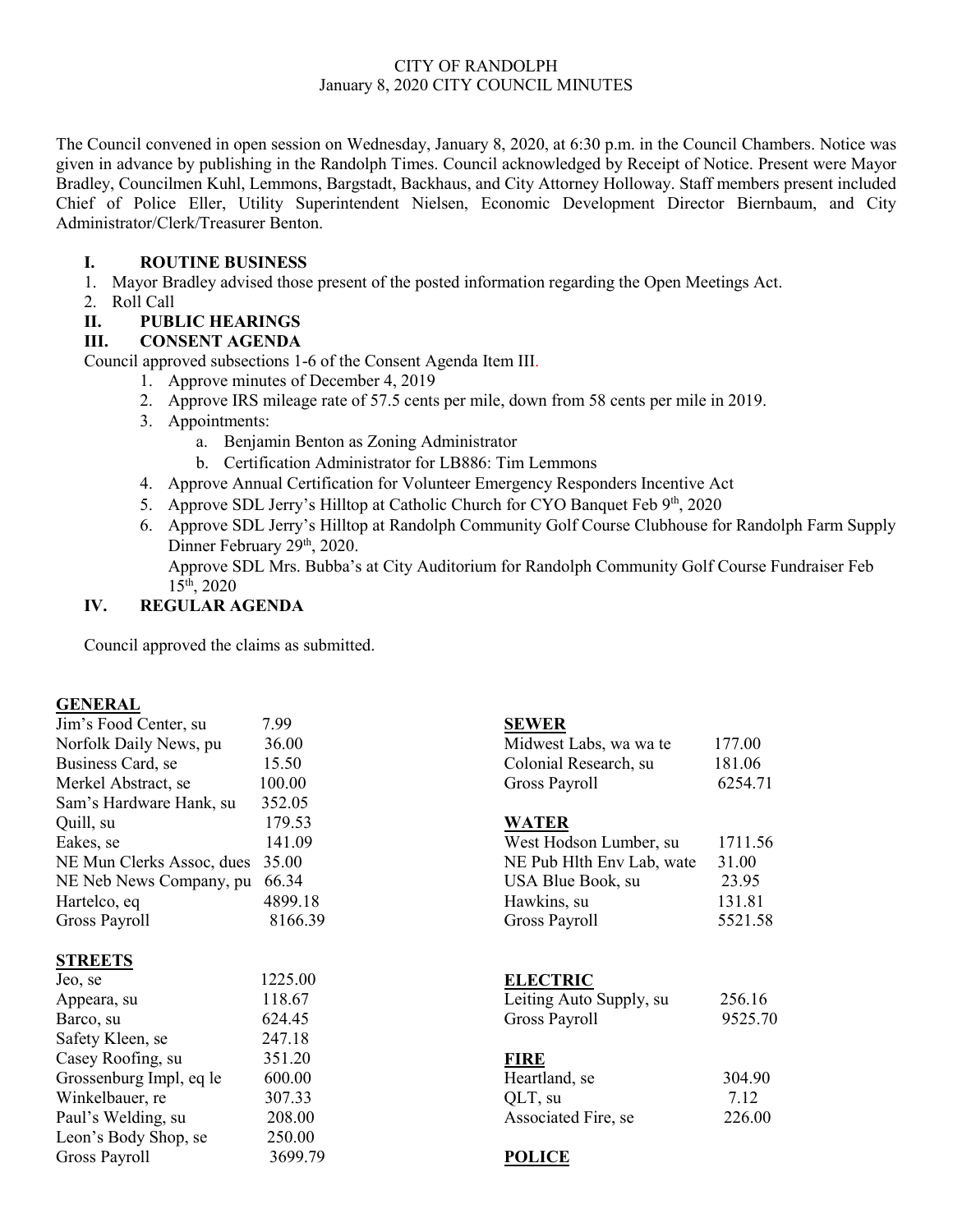| US 20 LLC, ga<br>Berner's Serv, ga | 120.95<br>15.66 | <b>GOLF</b><br>Gross Payroll | 2083.34 |
|------------------------------------|-----------------|------------------------------|---------|
| Paul's Weld & Sport Shop, su       | 66.99           |                              |         |
| Gross Payroll                      | 4553.32         | <b>PARKS</b>                 |         |
|                                    |                 | Y&Y Lawn Service, se         | 2446.25 |
| <b>LANDFILL</b>                    |                 | <b>MISC</b>                  |         |
| LP Gill, du                        | 1253.72         | Advantage Comp, se           | 212.50  |
| Gross Payroll                      | 4952.21         | Wattier True Value, su       | 774.74  |
|                                    |                 | Custom Sports, se            | 300.68  |
| <b>LIBRARY</b>                     |                 | One Call, se                 | 67.16   |
| Gross Payroll                      | 2296.92         | Lingo, ph                    | 356.60  |
|                                    |                 | City of Randolph, ut         | 7686.92 |
| <b>ECONOMIC DEV</b>                |                 | Black Hills Energy, ut       | 771.02  |
| Gross Payroll                      | 500.00          | DC Com, ld                   | 14.45   |

With Councilman Bargstadt abstaining, Council approved claim of \$1515.72 with Randolph Farm Supply for gas.

With Councilwoman Kuhl abstaining, Council approved claim of \$3475.00 with Stech Construction for capital improvements.

Administrator/Clerk/Treasurer Benton presented the request received from First State Bank to release pledges from Wells Fargo Bank, N.A. to allow for the pledges to be moved to Midwest Independent Bank, N.A. (MIB). Following discussion, Council approved to release pledges.

Council approved Resolution 2020-01, certifying that Benjamin Benton is the City Clerk/Treasurer of the City of Randolph; and authorized to act on behalf of the City with First State Bank.

Administrator/Clerk/Treasurer Benton presented Ordinance No. 700 for Council consideration. Said ordinance adopts a continuation of the same rates for water, sewer, and electric. Councilman Lemmons introduced Ordinance No. 700 entitled:

AN ORDINANCE FIXING AND DETERMINING THE RATES AND CHARGES FOR ELECTRIC CURRENT AND WATER AND SEWER USE FURNISHED THROUGH THE FACILITIES OF THE CITY OF RANDOLPH, NEBRASKA, FIXING THE EFFECTIVE DATE OF SAID RATES; AND TO PRESCRIBE THE TIME WHEN THIS ORDINANCE SHALL BE IN FULL FORCE AND EFFECT; TO REPEAL ORDINANCE NUMBER 686 AND ALL ORDINANCES AND RESOLUTIONS INCONSISTENT HEREWITH.

Council approved statutory rule requiring reading on three separate occasions be suspended and adopted Ordinance No. 700.

Administrator/Clerk/Treasurer Benton presented an agreement from Jason Ingalls, Certified General Real Property Appraiser, to provide appraisal services for the floodplain project. Council approved Ingalls Appraisal Services fee per property, provided that terms of the agreement are amended, including completion date of March 16<sup>th</sup>, 2020

Department reports were presented by the following individuals: Economic Development Director Biernbaum, Utility Superintendent Nielsen: Asked that city pay at \$500 Donation to Nebraska Rural Water Association for services provided including the rate study and locating three water main leaks. Council approved of paying \$500 Donation, seconded by Backhaus.

Additional Department Reports were presented by the following individuals: Chief of Police Eller, Randolph Community Golf Board President Schmidt, Golf Board Member Mike Stratham, Planning Commission Chairman Jason Schmit, and City Administrator/Clerk/Treasurer Benton.